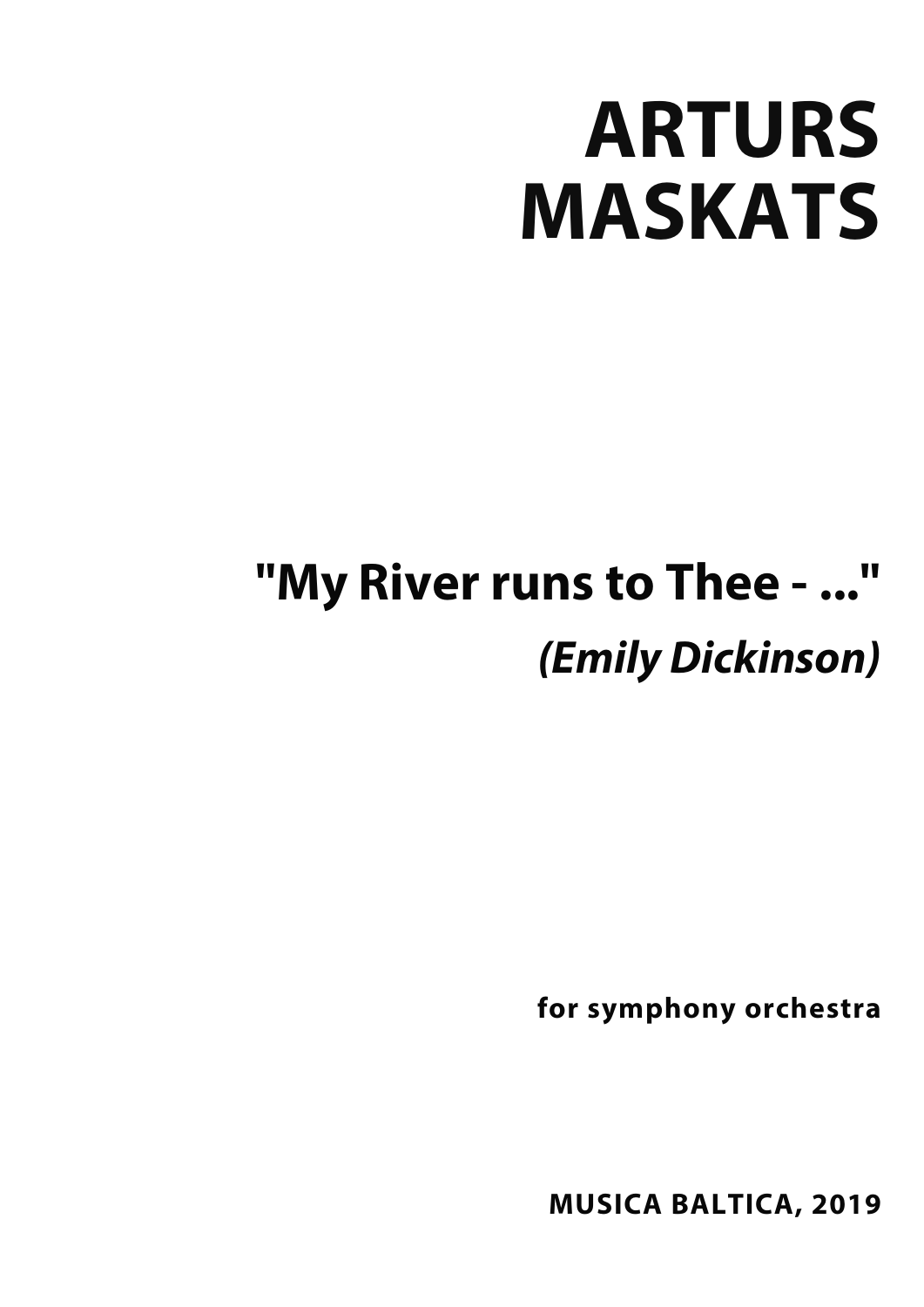### **ORCHESTRA:**

Flauto piccolo (= Flauto III) 2 Flauti 2 Oboi Corno inglese 2 Clarinetti in A Clarinetto basso in B (= Clarinetto III in A) 2 Fagotti Contrafagotto

> 4 Corni in F 3 Trombe in C 3 Tromboni Tuba

#### Timpani

Campanelli Crotali Campane Silophono Vibraphono Marimba

Triangolo Metal wind chimes 3 Blocci di legno 3 Blocci di legno cinese Tamburino Tamburo piccolo Piatto sospeso Piatti ordinari Wind Machine Gran cassa

Arpa

Celesta

Archi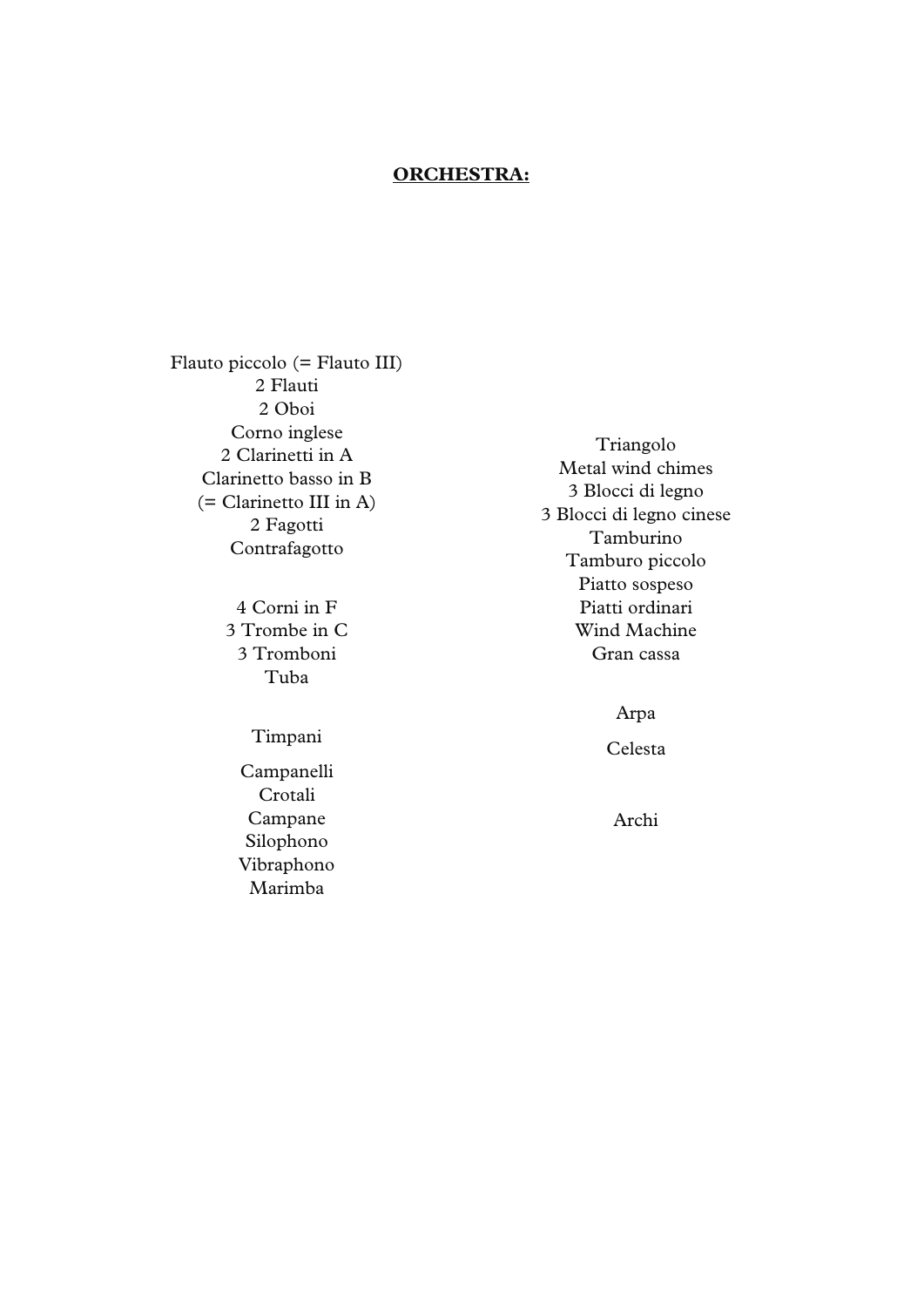Andreja Žagara piemiņai

In memoriam Andrejs Žagars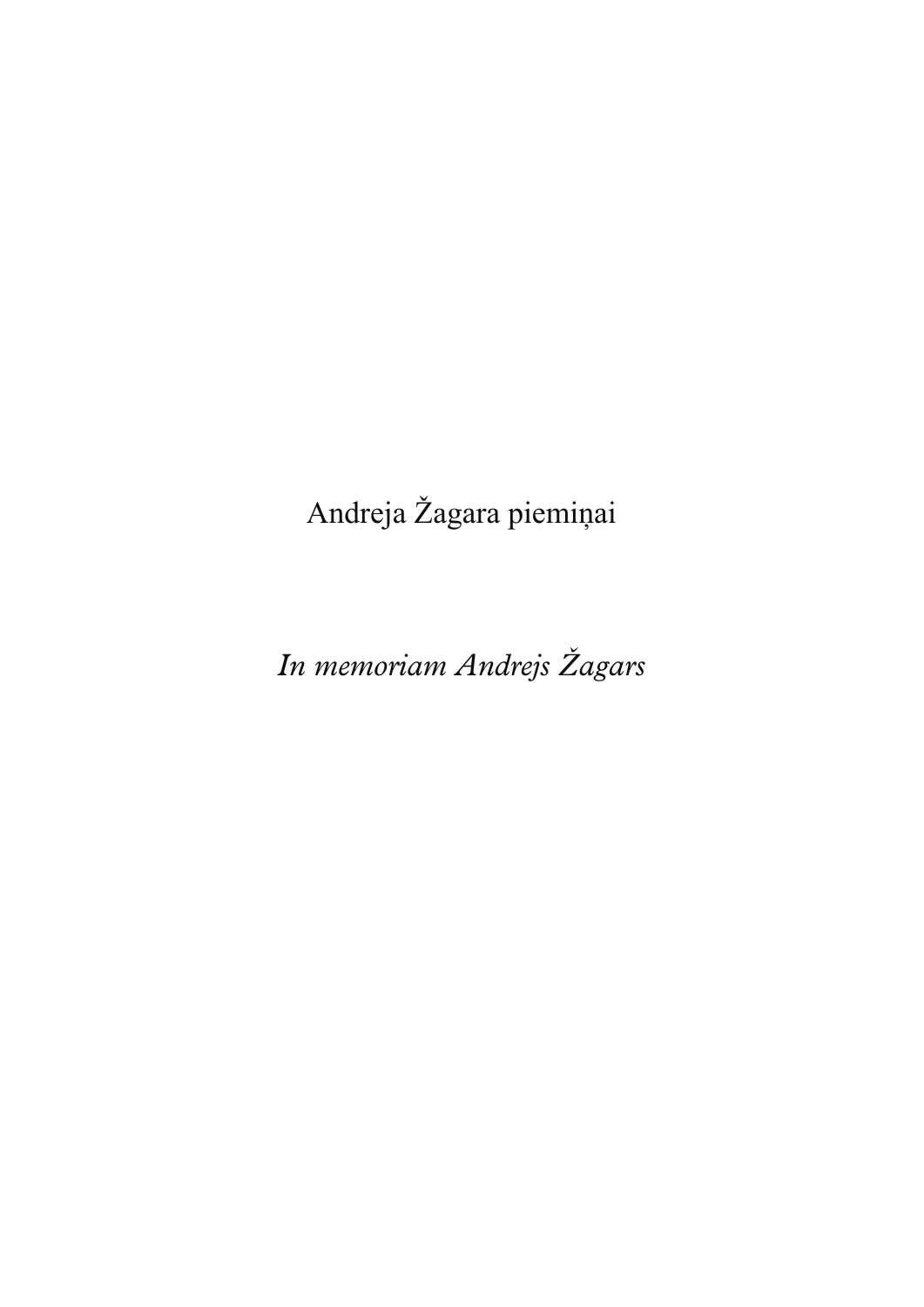$My$  River runs to thee  $-$ Blue Sea! Wilt welcome me?  $My$  River wait reply  $-$ Oh Sea  $-$  look graciously  $-$ I'll fetch thee Brooks From spotted nooks - $Say - Sea - Take Me!$ (Emily Dickinson)

Mana Upe tek pie tevis -Zilā jūra! Ņemsi pie sevis? Mana Upe - atbildi gaidi -Ai, Jūra – paskaties laipni – Strautus salūkošu, Tev visus došu – Jūra – lem – Mani Ņem! (Emīlija Dikinsone, atdzejojis Kārlis Vērdiņš)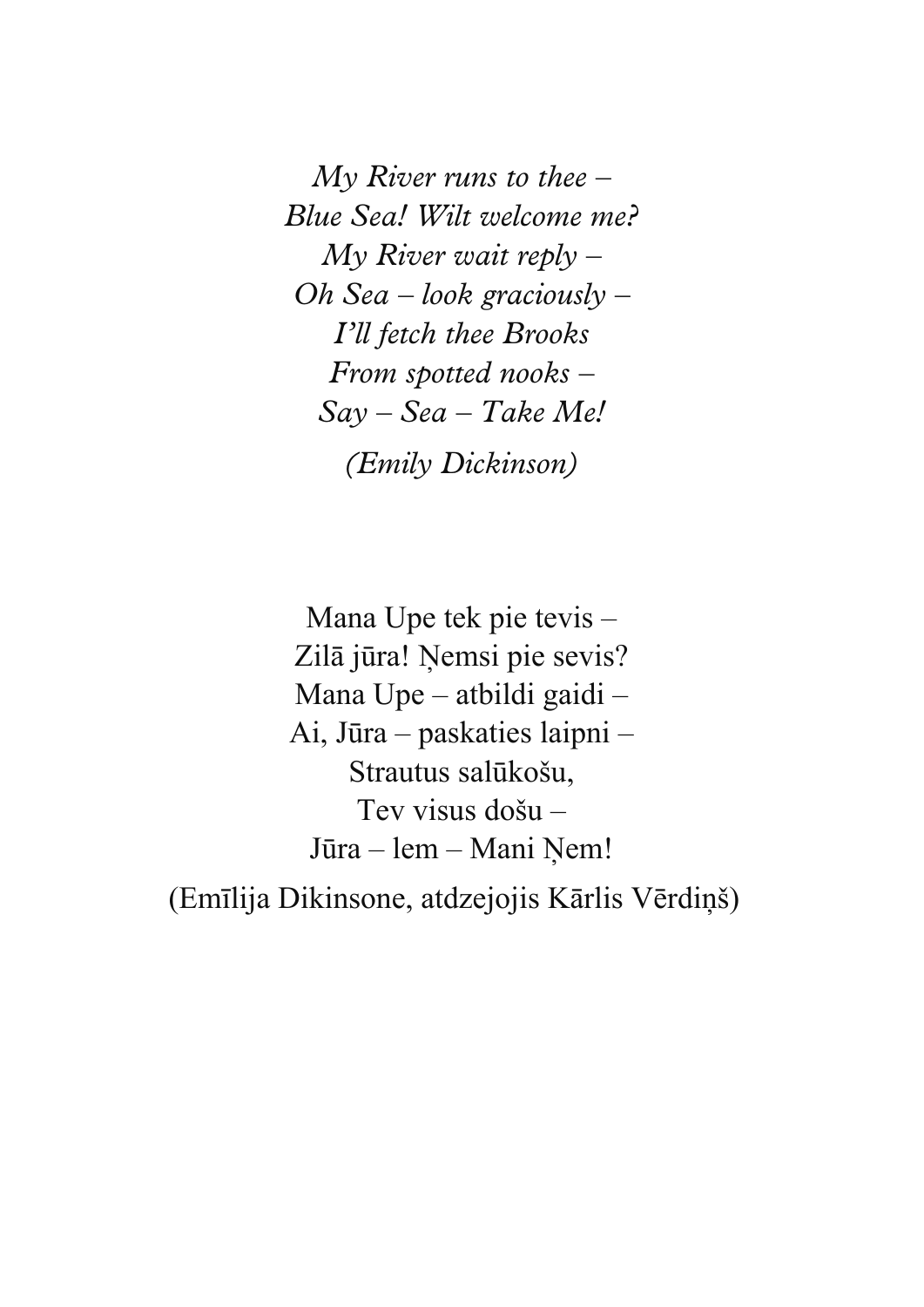### $\label{cor:main} {\it Commissioned~by~the~Boston~Symphony~Orchetsra~\&~Leipzig~Gewandhausorchester, Andris~Nelson, Music~Director\\ "My River runs to the 0 - ..."\\ \noindent {\it (Emily Dickinson)}$

|                                                                              |                                | Andante, dolce $\left(\rule{0pt}{10pt}\right.-56\cdot 60)$ |           | (Emily Dickinson) |               |             |                          | Arturs Maskats<br>(*1957) |
|------------------------------------------------------------------------------|--------------------------------|------------------------------------------------------------|-----------|-------------------|---------------|-------------|--------------------------|---------------------------|
| Flauto piccolo                                                               | 肠                              |                                                            |           |                   |               |             |                          |                           |
| Flauti I, II                                                                 | 641                            |                                                            |           |                   |               |             |                          |                           |
| $\begin{array}{c} \text{Flauto III} \\ \text{(anche Fl. picc.)} \end{array}$ | $\frac{7}{2}$                  |                                                            |           |                   |               |             |                          |                           |
| Oboi I, II                                                                   | 64.5                           |                                                            |           |                   |               |             |                          |                           |
|                                                                              |                                |                                                            |           |                   |               |             |                          |                           |
| Corno inglese                                                                | 64.5                           |                                                            |           |                   |               | $\mathbf I$ | can table                |                           |
| Clarinetti in A I, II                                                        | 64                             |                                                            |           |                   |               | ppp         | $\overline{\phantom{a}}$ |                           |
| Clarinetto basso in Bb<br>(anche Cl. in A III)                               | 64                             |                                                            |           |                   |               |             |                          |                           |
| Fagotti I, II                                                                | $\mathbb{B}_{4}$ .             |                                                            |           |                   |               |             |                          |                           |
| Contrafagotto                                                                | 947                            |                                                            |           |                   |               |             |                          |                           |
| $\begin{array}{c} \mbox{Corni in F} \\ \mbox{I, III} \end{array}$            | 64                             |                                                            |           |                   |               |             |                          |                           |
| Corni in F $_{\rm II, \ IV}$                                                 | 64.5                           |                                                            |           |                   |               |             |                          |                           |
|                                                                              |                                |                                                            |           |                   |               |             |                          |                           |
| Tromba in C I                                                                | 64.1                           |                                                            |           |                   |               |             |                          |                           |
| Trombe in $\mathbb C$ II, III                                                | 64                             |                                                            |           |                   |               |             |                          |                           |
| Tromboni I, II                                                               | 241                            |                                                            |           |                   |               |             |                          |                           |
| $\begin{array}{c} {\rm Trombone \ III}\\ {\rm e \ Tuba} \end{array}$         | 941                            |                                                            |           |                   |               |             |                          |                           |
| Timpani                                                                      | 9.44                           |                                                            | á<br>pppp | Ë                 | å             |             | ₹                        |                           |
| Wind Machine                                                                 | [# 4 )                         |                                                            |           |                   |               |             |                          |                           |
| Tamburo piccolo                                                              | $+4$                           |                                                            |           |                   |               |             |                          |                           |
| Triangolo<br>Piatti sosp.                                                    | $+4$<br>$+2$                   |                                                            |           |                   |               |             |                          |                           |
| Gran cassa                                                                   | $+4$                           | š                                                          | E         | $\frac{3}{10}$    | $\frac{3}{2}$ |             | ă                        |                           |
| Temple blocks (3)                                                            | $+4$                           | <b>PPPP</b>                                                |           |                   |               |             |                          |                           |
| Toms $(3)$                                                                   | $+4$                           |                                                            |           |                   |               |             |                          |                           |
| Tambourine                                                                   | $+$ <sup>4<math>+</math></sup> |                                                            |           |                   |               |             |                          |                           |
| Blocci di legno cinese<br>(3)                                                | $+4$                           |                                                            |           | $\cal PP\cal P$   | 3             |             |                          | $\boldsymbol{pp}$         |
| $$\tt Metal$$ Wind Chimes                                                    | 64                             |                                                            |           | IJ                |               |             |                          |                           |
| Crotali                                                                      | 64.                            |                                                            | ppp       |                   |               |             |                          |                           |
| Campane                                                                      | 64                             |                                                            |           |                   |               |             |                          |                           |
| Campanelli                                                                   | 611                            |                                                            |           |                   |               |             |                          |                           |
| Silofono                                                                     | $\frac{7}{64}$                 |                                                            |           |                   |               |             |                          |                           |
|                                                                              |                                |                                                            |           |                   |               |             |                          |                           |
| Marimba                                                                      | 8641                           |                                                            |           |                   |               |             |                          |                           |
| Vibrafono                                                                    | 861                            |                                                            |           |                   |               |             |                          |                           |
| Arpe                                                                         | 64.                            |                                                            |           |                   |               |             |                          |                           |
| Celesta                                                                      | 64.                            |                                                            |           |                   |               |             |                          |                           |
| Violini I                                                                    | 6                              | Andante, dolce $\left(\frac{1}{2}\right) = 56 - 60$        |           |                   |               |             |                          |                           |
|                                                                              |                                |                                                            |           |                   |               |             |                          |                           |
| Violini II                                                                   | 64.                            |                                                            |           |                   |               |             |                          |                           |
| Viole                                                                        | $\mathbb{B}4$ :                |                                                            |           |                   |               |             |                          |                           |
| Violoncelli                                                                  | $24$ i                         |                                                            |           |                   |               |             |                          |                           |
| Contrabassi                                                                  | 9:3:                           |                                                            |           |                   |               |             |                          |                           |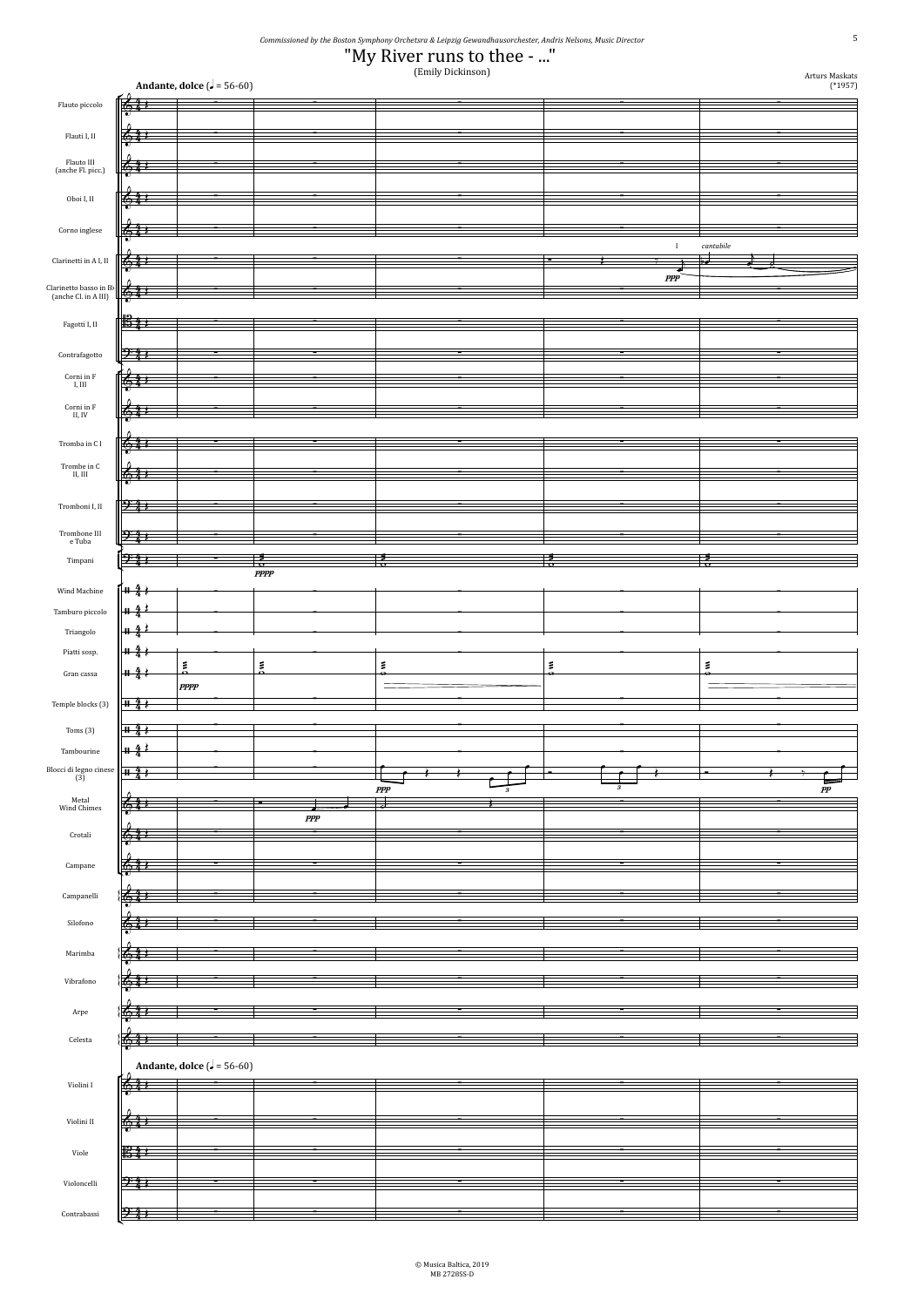